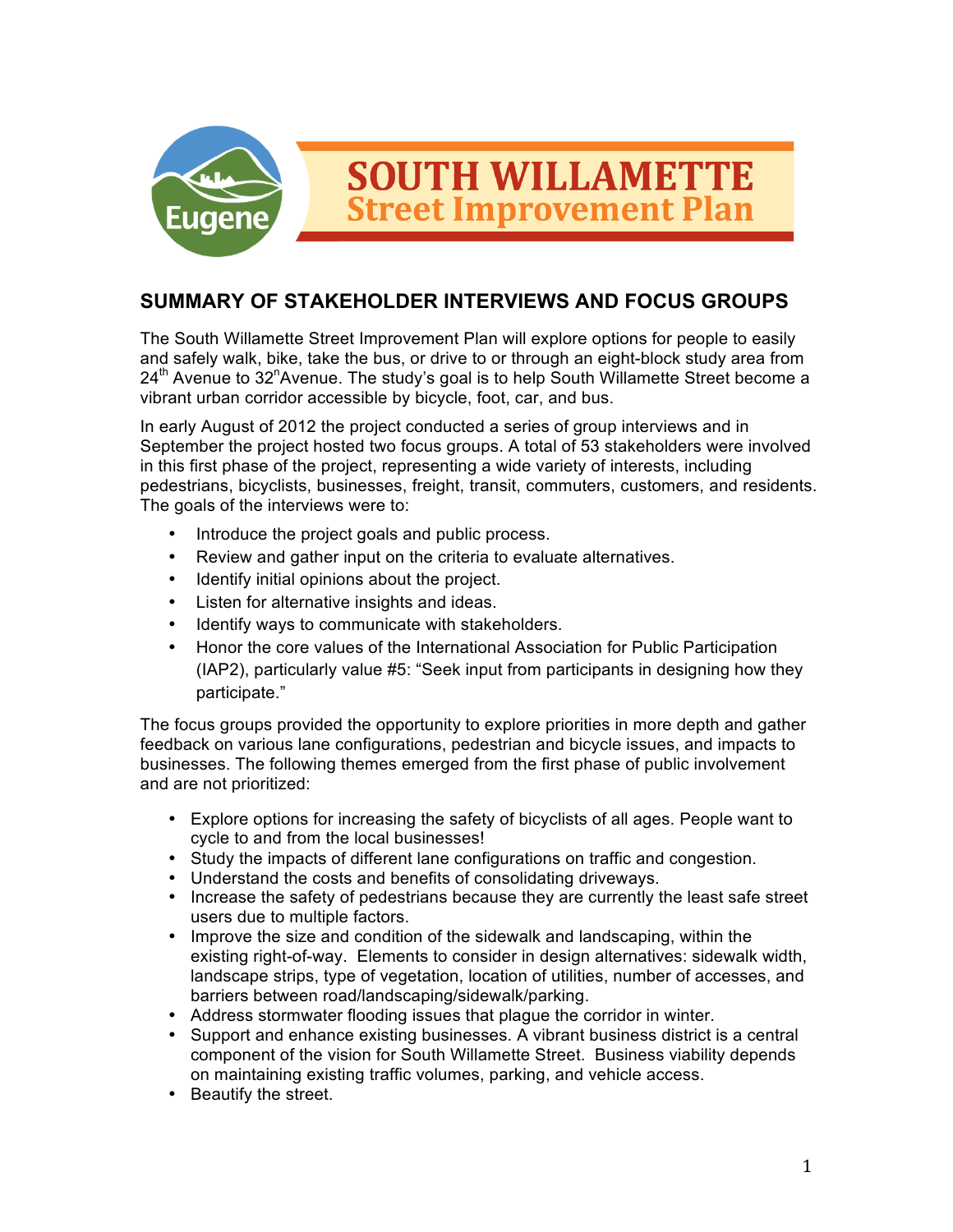- Enforce the existing speed limit.
- Improve the flow of buses through the corridor: investigate bus pull-outs, location of shelters, and pedestrian cross-walks.

# **INTERVIEW SUMMARY**

### **Interview Questions**

- 1. What are your thoughts about this project? (Major issues? Best options? Recommendations?)
- 2. What feedback do you have about the Draft Criteria?
- 3. Final thoughts for the project team? Recommendations for public input and communication?

#### **Project Themes Identified in the Interviews** (themes are listed alphabetically)

Access to and from businesses is both essential and challenging:

- Vehicles have a difficult time turning due to traffic
- Multiple access points make it very dangerous for pedestrians and bicycles

Bicycle education is key: teach people how to ride safely and respectfully and many current difficulties would be solved

Bicycle options to consider for the alternatives include:

- Dedicated lanes both directions
- Alternative routes: Willamette is too busy and not an appropriate route
- Sharrows/Green lanes: shared by both vehicles and bicycles

Bicycle problems currently exist. Bicycles are on the sidewalk in competition with pedestrians, or in a narrow vehicle lane slowing traffic

Bicycles and the future of Eugene - two different perspectives:

- Bikes are an important mode of transport due to climate change
- Bikes are not a primary mode of transportation in the winter and resources should be allocated based on use

Business construction impacts can be very detrimental and this project must be planned to support businesses through construction

Business vitality must be maintained or else there will be no 20-minute neighborhood Profit margins are slim and minor changes may cause many businesses to close Businesses on Willamette depend heavily on existing:

- Vehicular traffic, so maintain current traffic volumes
- Access to businesses by cars and trucks
- Parking<br>• Right of
- Right of Way

Connectivity is very important for both vehicles and bicycles: to Amazon area, to downtown, to South Eugene, to Friendly area

Future visions:

- Create a sense of place
- Accommodate future growth
- Find balance for users
- Support what currently works

Implementing the plan is essential. Keep in mind:

- Do it right the first time, because if businesses close it is very difficult to revitalize
- Don't be afraid to try something new future changes in demographics (aging population) and land uses (increased density) must be acknowledged and accommodated
- Do something! Enough studies!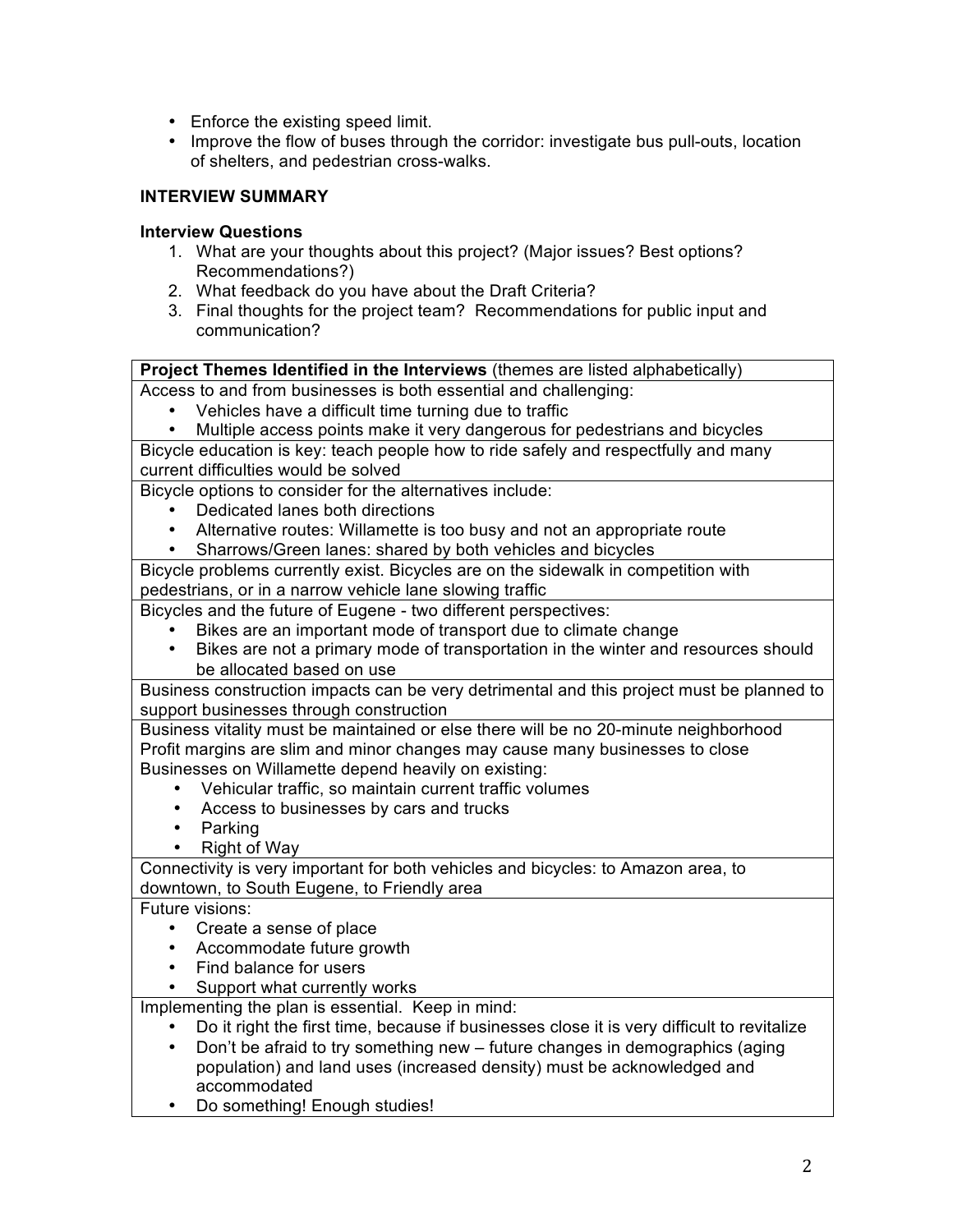Land use affects transportation:

- Future infill
- 4J properties: Willard and Civic Stadium

Lane configuration:

- Goals should be to increase safety and traffic flow
- Limiting turns negatively impacts businesses
- Study traffic flow impacts carefully, especially rerouting
- Right of way: do not impact

Parking Issues:

- Maintain existing parking; parking in front is important
- Create shared parking for businesses
- Reduce demand by increasing bicycles and pedestrians

Past projects and studies:

- Resolve lingering issues from 24<sup>th</sup> Street project ASAP
- $29<sup>th</sup>$  intersection some challenges with new design
- $\cdot$  25<sup>th</sup> light people remember the discussion
- 3 lane to 4 lane: lost parking and construction caused businesses to close
- Lower Willamette: businesses adjusted
- Willamette studies: what were the outcomes? How is this different?

Pedestrian counts – stakeholders are interested in projections of how improved walking infrastructure will effect volume of people walking

Pedestrian improvements suggested:

- Landscape buffer
- Reduce driveways and move poles
- Level and widen sidewalk
- Aesthetics: create sense of place
- Separate pedestrians from bicycles and skateboards
- ADA standards

Pedestrian planning:

- Not enough emphasis in COE Bicycle and Pedestrian Plan
- Aging population will result in more pedestrians
- Educate people about walking

Pedestrian safety concerns are a priority for majority of stakeholders:

- Numerous driveways
- Way too close to speeding traffic
- Poor condition of sidewalk
- Utility poles
- Shared sidewalk with bicycles
- Storm water problems: Pooling water
- Poor access between front and back of businesses

Public Involvement Recommendations:

- Reach through-corridor drivers
- Involve young families, UO students
- Stand outside businesses and ask for opinions
- Work with neighborhood associations for outreach

Social equity

• Create access for all modes, and bicycle and pedestrian use will increase

• Balance costs with existing uses – put money toward how people use road now Speed

• Reduce traffic speed to increase safety and ability for cars to access businesses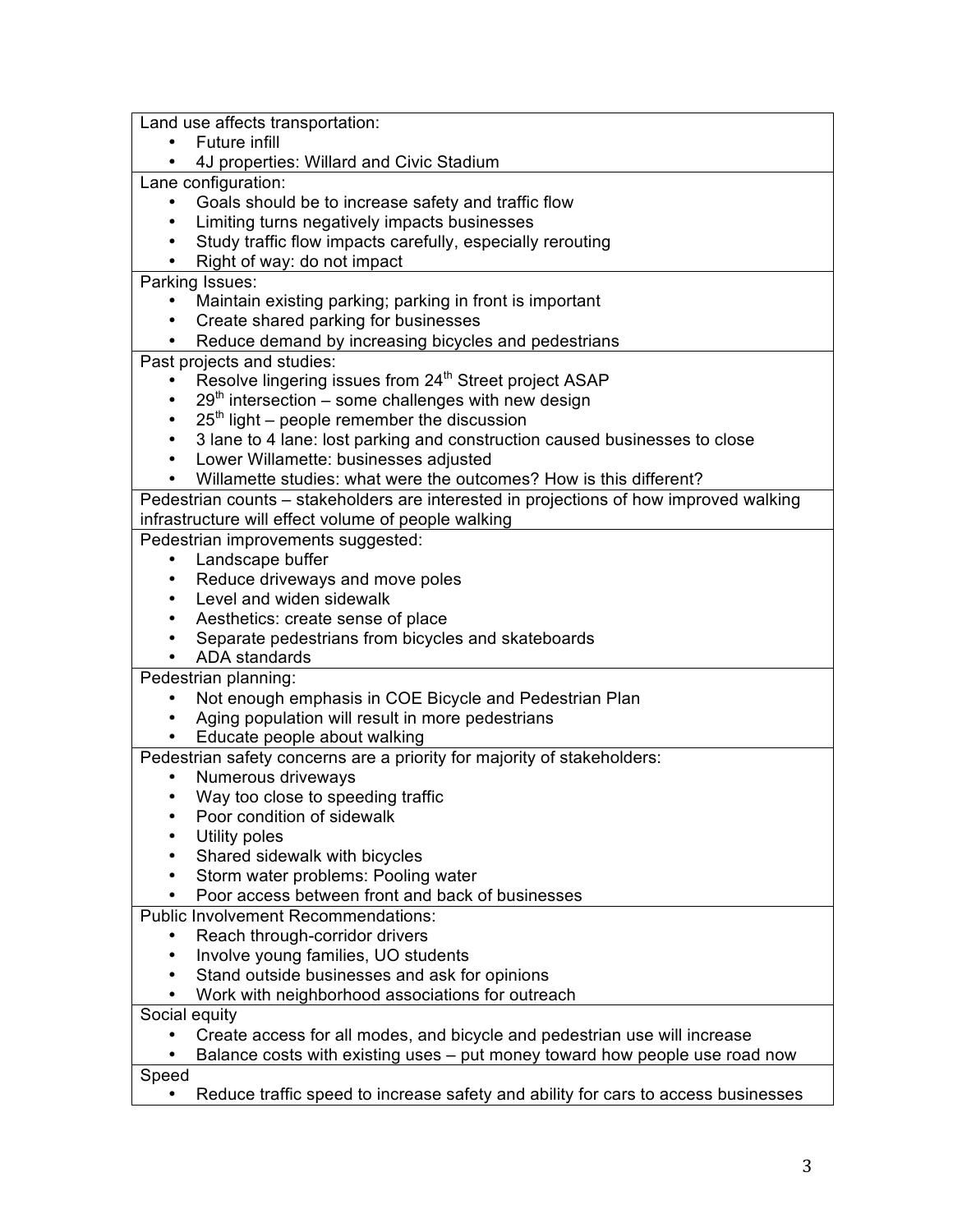| Maintain enough speed to meet needs of through traffic or drivers will avoid<br>$\bullet$                                                                        |
|------------------------------------------------------------------------------------------------------------------------------------------------------------------|
| Streetscape improvements are welcome by all!                                                                                                                     |
| Utilities - move the poles or bury underground                                                                                                                   |
| Trees and vegetation – consider impacts and benefits (pedestrian buffer, calming)<br>$\bullet$                                                                   |
| Storm water management<br>$\bullet$                                                                                                                              |
| <b>Traffic</b>                                                                                                                                                   |
| An increase in pedestrians and bicycles will increase and slow traffic<br>$\bullet$                                                                              |
| Through-traffic is essential because it supports businesses and provides access to<br>$\bullet$                                                                  |
| South Eugene residential areas                                                                                                                                   |
| Balance through and local traffic<br>$\bullet$                                                                                                                   |
| Reroute through-traffic and increase local bicycle and pedestrian traffic<br>$\bullet$                                                                           |
| <b>Transit</b>                                                                                                                                                   |
| Consider alternate routes, such as Portland Street<br>$\bullet$                                                                                                  |
| Increase connectivity to East and West Eugene: loop routes?<br>$\bullet$                                                                                         |
| Pull-outs needed so doesn't block traffic<br>$\bullet$                                                                                                           |
| Increase frequency and redesign routes<br>$\bullet$                                                                                                              |
| Not identified currently as a future BRT corridor. LTD does not anticipate major<br>$\bullet$                                                                    |
| population growth in South Eugene                                                                                                                                |
| Key quotes                                                                                                                                                       |
| Growth is inevitable; be open-minded, think big, compromise.                                                                                                     |
| Want to see process that includes the "average user" - Joe Six Pack. Make sure<br>$\bullet$                                                                      |
| to include more than special interests.                                                                                                                          |
| My customers come from Coast, and as far away as Bend. I am the regional<br>$\bullet$                                                                            |
| center. Needs to be easy for them to get here.                                                                                                                   |
| Fear of change is common. If you build a facility where people can walk and<br>$\bullet$                                                                         |
| bicycle, they will use it. Important to open up the possibility. Important to convey                                                                             |
| the possibilities to people, and to make it safe.                                                                                                                |
| Without the businesses you have nothing. Two pronged thing: businesses and<br>$\bullet$                                                                          |
| their vitality AND how people get here. Need to make it as efficient as possible                                                                                 |
| and viable for businesses.                                                                                                                                       |
| Love to see this as "place" that you want to go $-$ create a sense of place<br>$\bullet$                                                                         |
| I was almost hit by a car on the way to the interview.<br>$\bullet$                                                                                              |
| Make sure it's an improvement!<br>$\bullet$                                                                                                                      |
| People need to not dig into a position until they review the technical analysis and<br>$\bullet$<br>make informed decisions.                                     |
| $\bullet$                                                                                                                                                        |
| Travel time should not only be a consideration for cars. If bikes have to go out-of-<br>direction for a safer facility, what does that do for their travel time? |
|                                                                                                                                                                  |

#### **BUSINESS FOCUS GROUP SUMMARY Sept 18, 2012, 10:30-12:00**

## **Focus Group Agenda**

- 1. Welcome & Project Description
- 2. Existing Conditions
- 3. Street Design Elements & Discussion

# **Topic 1. BIKES: A central question of the project—How to accommodate bikes?**

- *Talk about the pros and cons of each concept*
- *What are your overall concerns and your ideas for how to address them?*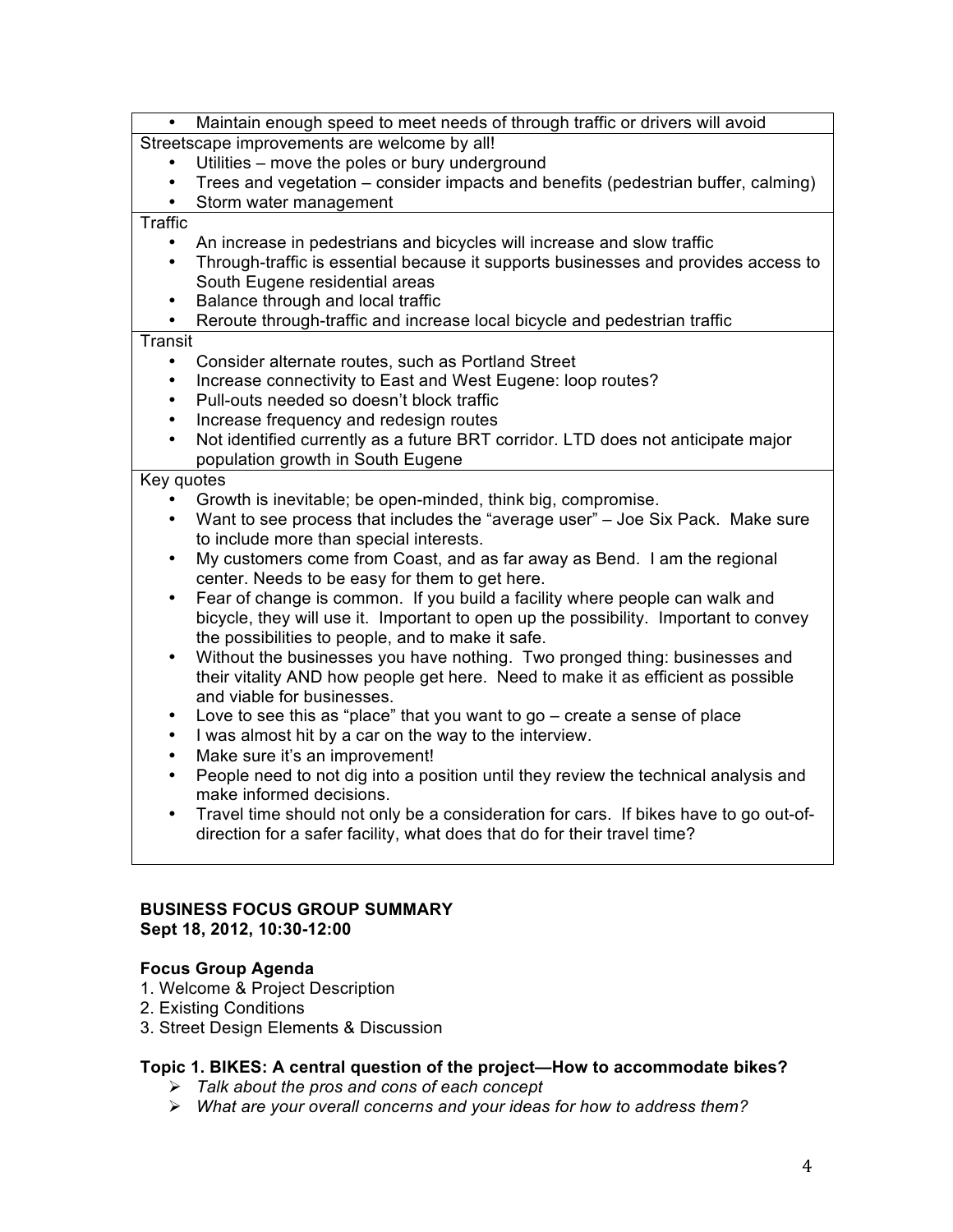### **A. Center turn lane, one lane each direction, bike lanes both sides**

- Great. Only exception is bus. Otherwise you get trapped in left-hand lane. I will not bike to Willamette, and I love to bike. Scary with bikes on there.
- How many rear-end collisions justify a middle lane?
- No other option to get bikes off of sidewalk.
- Staff: Widening the street is a theoretical option, but not a pragmatic one.
- This is least intrusive for prop owner. Might improve flow.
- Can bike lanes hug center turn lane or it will be a problem with all those driveways?
- Staff: Standard is curbside. Makes it a little easier to get in and out of driveways, with bike lanes next to curb.
- Staff: Unconventional. Concerns about it.
- MOC (Market of Choice, Woodfield Station) is very difficult with the 4-lane to get in and out of driveway. Center lane might help.
- This is inevitable way to go. But egress is tough with steep driveways, because they have to come to complete stop in the lane to make a right. Can't get off the street quickly.
- Storm sewers. It's a lake in front of my store. (Play it Again Sports)
- True!!! That water is tough on peds and bikes.
- Used to live in south, and there are lots of car commuters. If you have only 2 lanes, you'll push more people to Amazon. Will need to have better facilities getting around buses on Wm.
- Not talking about any more width?
- Underground utilities should be top of the list.
- Center turn lane could help us get out. We have 60 foot trucks to maneuver from 7-9 am.
- Like center lane idea, but don't know what it will mean to squeeze cars into one lane.
- Any impact to traffic flow or diversions will impact the stability of your business. Most impact on impulse buys.
- Center turn lane—but have to have bus pullout.
- How much space needed for bus pull out?

### **B. 2 lanes each direction, bikes using green-painted curbside/Sharrrows**

- Do not feel appropriate at all.
- Have a 3 year old in trailer. Don't want to be on main road.
- Speed limits impact?
- Don't want to cause any traffic diversion. Negative impact on visibility of businesses.
- Like not having bike lanes on Willamette! Like center turn lane idea though.
- I am for no bike lanes. Alternate route would be better.
- It's more important to be pro-active on aesthetics and driveway issues, as vast majority of people are in motor vehicles.

### **Topic 2. SIDEWALKS**

- *What is the ideal width for the district?*
- *Do you have concerns about wider sidewalks?*
- *Would you like to have street trees?*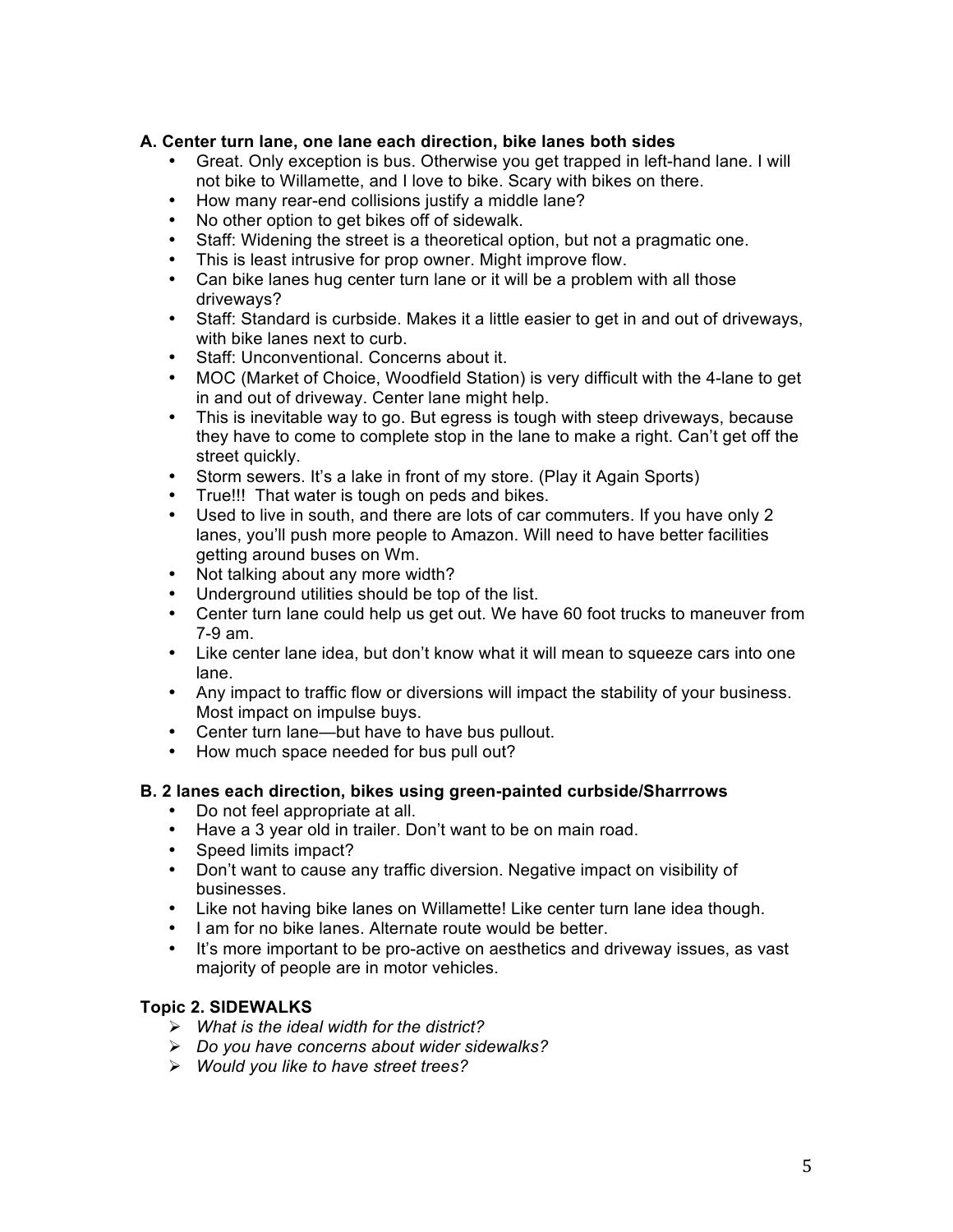# **A. Width**

- Staff: Currently 5-9 feet
- We can't have wider in front of our store. We would lose all of our parking! (Down to Earth)
- Why does ped need 10 feet?
- Staff: Explains body widths, etc.
- Staff: Street lights and hydrants take up some of ROW.
- Staff: Sidewalk cafés and sidewalk merchandizing make a nicer district.

## **B. Street Trees**

- They create vision barriers. Impact freight because we are higher.
- Yes, but can't take out any parking (said by three people).
- Staff: We have to constrain ourselves to 60 feet of existing ROW.
- Staff: Can use tree grates.
- Can trees go in center medians?
- Staff: No, not usually.
- Don't block any visibility!

# **Topic 3. DRIVEWAY CONSOLIDATION**

- *Where might driveway consolidations be feasible in the short run?*
- *What should the driveway goals be over the long run to achieve good business access, adequate parking and improved safety?*

## **A. Consolidation**

- I have 4 cut outs. Could be 2. (In Shape) Can't speak for other businesses in the building.
- We (MOC) have Entrance Only by Chase bank.
- Others sat they cut through to go out behind the bank rather than out Woodfield exit.
- Might be possibility by to combine Play it Again Sports, Mini Pet-Mart, & Glenwood.
- Have to do something about grade differences.
- What about driveways directly across from one another? Problem with that. Holy Cow and Glenwood right across from one another. How will it cause backup in center turn lane?
- Down to Earth and Bowling Alley. You know we have a fight going on about parking space.
- Consolidate OCCU with Pizza Hut. Problem now with people going north turning into OCCU.

# **B. On street parking (parallel)**

- NO, rather have the turn lane. (Repeatedly said.)
- Staff: Can slice the pie to do it.
- Congestion comes from people stopping to make turns, so losing turn lane.

### **Topic 4. CROSSWALKS**

- *Is there anywhere you think we need another ped crossing? Pros and Cons*
- Make sure bus stop is farther away from crosswalk and want median island.
- Need one in front of MOC!!!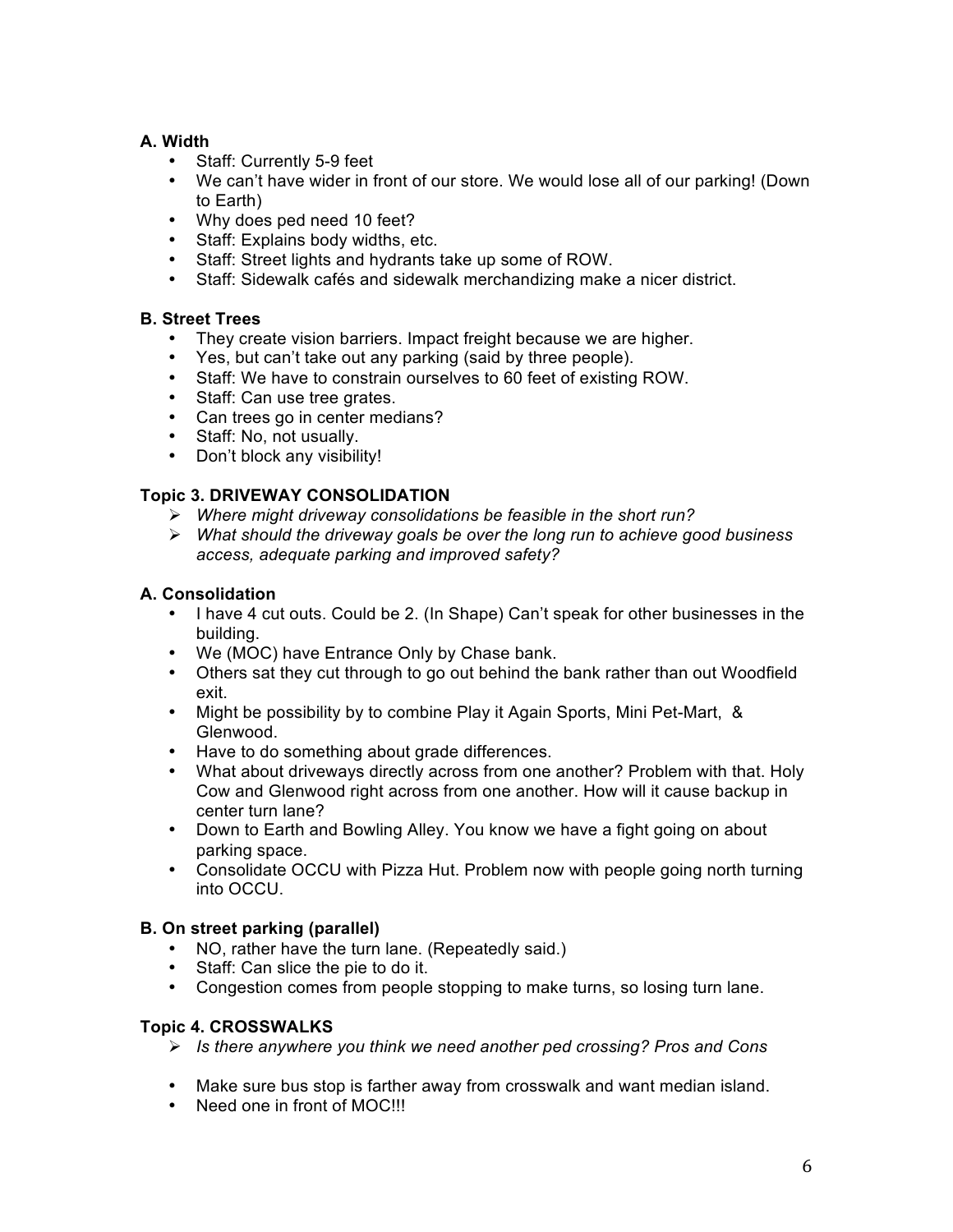- Couldn't make a left if there is an island.
- Would  $28<sup>th</sup>$  work?
- Line it up with the bus stop?
- Have one at Capella's and it works
- Have to be in the right to turn at  $25<sup>th</sup>$

# **Topic 5. OPEN**

- *Is there any final comment you want to make sure everyone hears?*
- Woodfield station parking lot is an abomination. Can't deliver with a van in the back!! Is there anything that can happen to help in the back???
- Staff: Multiple tax lots at Woodfield Station
- Lots of complaints. Parking spots are too small. Bad for peds & cars. Trucks go into the back and come out onto Willamette
- Woodfield Station is a mess. It's gerry-rigged.
- Staff: Long-range can address perhaps.
- $\bullet$  3 lane with center, at 27<sup>th</sup>, cars stacked up
- How about opening  $25<sup>th</sup>$  to Amazon?
- Everyone likes that idea!!
- Not everybody is using Wm St to get to a business. On way to Downtown. Encourage traffic flow to Amazon more for through traffic.
- $\cdot$  Like center turn lane, 2 lanes. Like 18<sup>th</sup> works well. Improve flow,
- Don't want to impact car count. Very concerned with diverting to Amazon
- Center lane. Slow traffic
- Trees are nice, but be careful what kind for vision barriers. Safety.
- Agree that ease of getting in and out of shopping center is going to impact our (MOC) business.
- Don't divert too much traffic going by my (In Shape) business.
- Estimates about what traffic can support with new configuration, please. Need info.
- Like center lane, but don't want to divert to Amazon. Not through cause of 19<sup>th</sup>.
- Hard to cross, think center turn lane might increase access. Trucks in & out of Capella's are a problem for me.
- Flow from  $19<sup>th</sup>$  to 24 has to be studied. Doesn't flow. Affects us.  $2<sup>nd</sup>$  thing, prefer pretty lights with flowers over trees. A tree is covering my (Holy Cow) sign. Hanging baskets. Can we try it for 6 months?
- Staff: Shared parking lot? How would you participate in that?
- Staff: Seems like a consensus that 3 lane is worth a try, and that is a change. I'm thankful for willingness to explore the options.

#### **CORRIDOR USERS FOCUS GROUP SUMMARY Sept 18, 2012, 6:00-7:30**

### **Focus Group Agenda**

- 1. Welcome & Project Description
- 2. Existing Conditions
- 3. Street Design Elements & Discussion

### **Topic 1. BIKES: A central question of the project—How to accommodate bikes?**

- *Talk about the pros and cons of each concept*
- *What are your overall concerns and your ideas for how to address them?*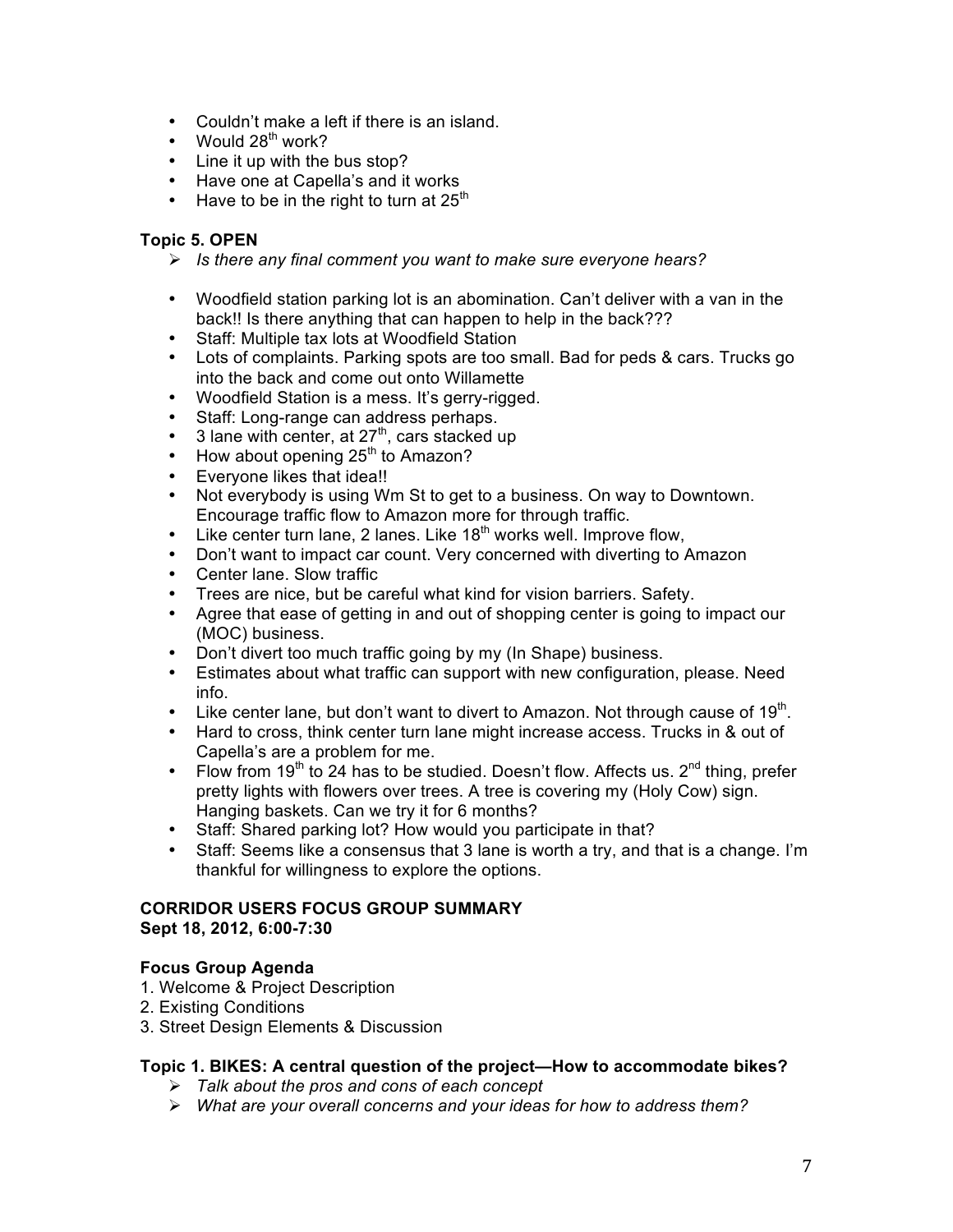### **A. Center turn lane, one lane each direction, bike lanes both sides**

- Would love to have center turn lane. Safer for all.
- Like center turn lane. Safety. Trying to get around folks making left turns is dangerous. Is there a study differentiating commuters from consumers? Commuters could use Amazon. Don't go to MOC 3:45-5:30.
- Prefer not to go down Willamette. Go Hilyard to the UO. It is either congested or rushing, and I go too fast on Willamette.
- Few people are going on Willamette unless they are going to a store there.
- Center turn lane would help a lot. So much jockeying for position in lanes. Safer
- Be cautious with policy that obstructs traffic. Wrong approach. Going to make it bumper to bumper. Right turns off the street will slow things too much. Frustrating.
- I am uncomfortable now driving it. Could make it more efficient with turn lane.
- Good for drivers, ped and cyclists. I live on cut through street—Highs St., no sidewalks, very narrow. Want less cut through on my street.
- I walk, bike, and drive regularly. My son hit on a bike in front of MOC. Completely unsafe for bikes now. Want center turn lane.
- I bike or walk. Perfect world I would have my own separate corridor off the street. My experience in Chicago with this 3-lane format worked smoothly. Improved.
- It's hard to see the turn signals of the cars
- 3 lanes appeals to me. Bike lanes are buffer between traffic and sidewalk. We get drenched walking on sidewalk!! Fix the stormwater drainage problem. Want better representation of data. Iowa has new data about this construct—looks better, but level of service at peak hours may be negative but the rest is positive.
- 4 lanes do have more capacity for traffic, but yes 3 lane can be safer and carry decent capacity.
- Like center turn lane ditto.
- Good for business because I now avoid turning left
- Changes at  $29<sup>th</sup>$  have increased congestion! Access to turn lane is too short. Tons of back up routinely, not even at peak hours. The reason I object to blanket 3 lane is that I have seen it fail at  $29<sup>th</sup>$ . Don't make that mistake again.
- 5 year window? What about Civic and the jog at  $19<sup>th</sup>$ ? Insane.
- Driveway slopes are really sharp.
- It has to be made attractive enough that people feel safe to ride their bikes and walk because it is going to become denser.

#### **Topic 2. SIDEWALKS**

- *What is the ideal width for the district?*
- *Do you have concerns about wider sidewalks?*
- *Would you like to have street trees?*
- Depends on how many obstacles.
- I like the 9 feet with some planting along the light polls. More inviting to walk.
- Aesthetics are important, because it makes us want to walk.
- Potential to be boutique shopping area. Plantings and other things.
- Not too boutique-y because I want True Value.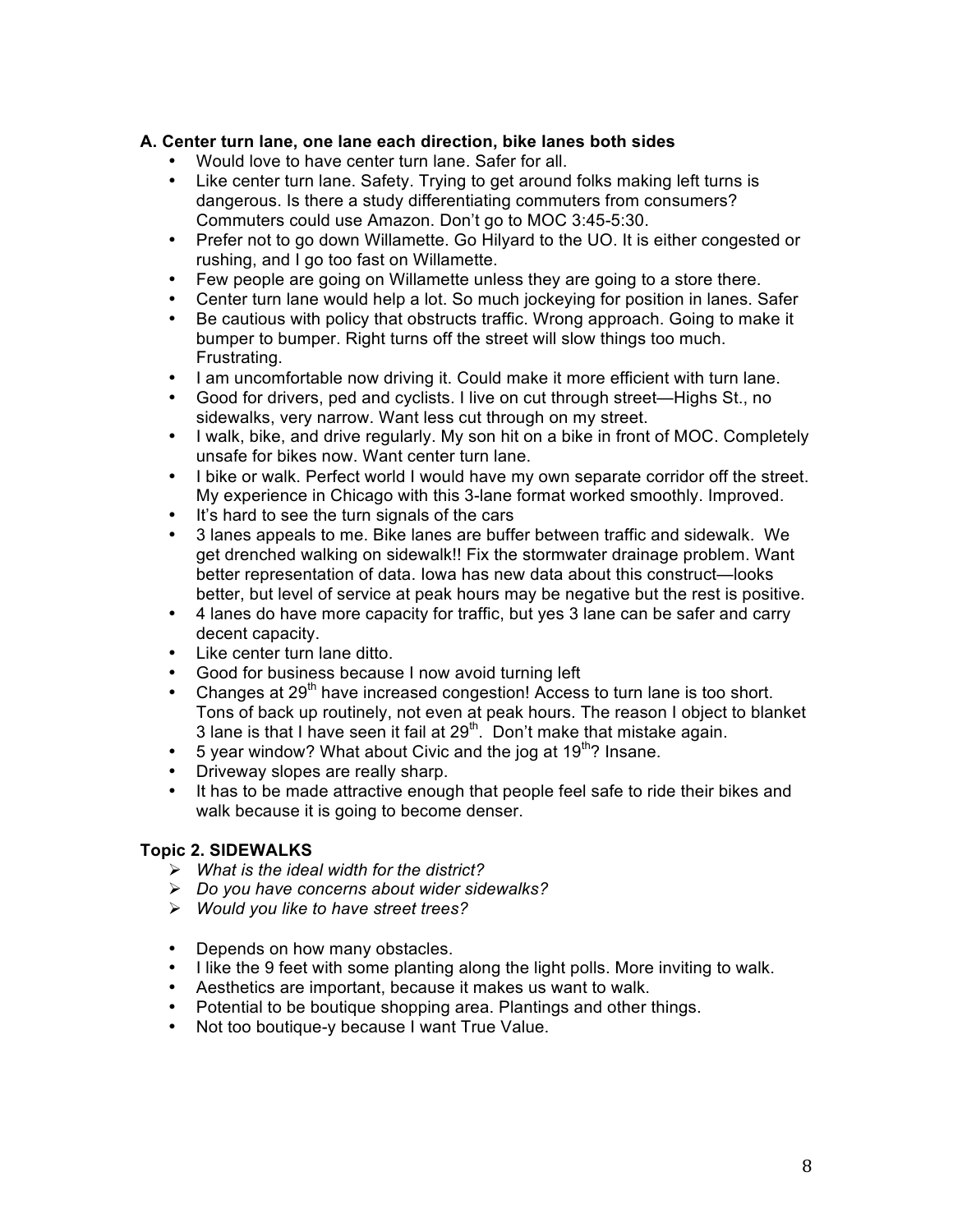## **Topic 3. Crosswalks**

- *Is there anywhere you think we need another ped crossing? Pros and Cons*
- I abhor the tendency to ignore traffic signals at  $29<sup>th</sup>$ . Installation of flashing bright ped signals would help a lot. At  $29<sup>th</sup>$  and Willamette, have a hard time dealing with cars turning across cross walk. Flashing light would help alert motorists.
- Crossing around Metropol with center island.
- Walkway over the road.
- How expensive are flyovers?
- Staff: They are often not used. And very expensive \$2 mill and up.
- Around  $28^{th}$  True Value. ( $2^{nd}$  person agrees.)
- We jaywalk from apartments across to True Value.
- Will cars pay attention to cross walks without flashing lights?
- Staff: Maybe not.
- 4 lanes are too far to cross. There are cars behind cars.
- 3 lanes more comfortable to cross.
- People are on the cell phones, so flashing lights would help.
- I walk with 3 year old and a stroller and it is terrifying!!! No car buffer and bikes are on sidewalk.

#### **Topic 4. DRIVEWAY CONSOLIDATION**

- *Where might driveway consolidations be feasible in the short run?*
- Any discussion of shared parking lot? You have to pull out to see if it safe—and you are on the sidewalk. How far out do we pull before we turn?
- Staff: No one follows the rules
- If business has access on side street to Willamette, can you condemn the driveway on Willamette? Like Capella's, you'd only get into from  $25<sup>th</sup>$ . Get into True Value from the back.
- Is there anything that can be done around Turtles and Play it Again—can that be smoothed out? The grade is terrible there.
- Staff: If we contain ourselves to the ROW, we'll have vertical walls.
- Around the Apartments, can't see if anyone is coming.

### **Topic 5. OPEN**

- *Is there any final comment you want to make sure everyone hears?*
- Bike lane in center of street. Cycle track.
- Underground utilities; TREES.
- Underground utilities and calming, softening, plantings.
- Urge sidewalks improved!!
- Prettier, better sidewalks, good ideas, but let me stress I don't support attack on automobile. I live on a steep hill, and I'm going to be driving. Want street to be friendlier to peds and bikes, but be aware there is a trade off when you make it difficult to cars that 90% of people are using. Don't make it so difficult for cars that people avoid the area!!
- I take that point to heart. Yes, tied into automobile, but have to redo sidewalks. Alder bewildering. Didn't know what to do with my car. Flashing lights for peds!
- Makes no sense to do streets without sidewalks. We want people to WALK if they can. Enhance so it can happen. Wheelchairs can't ride on the sidewalks.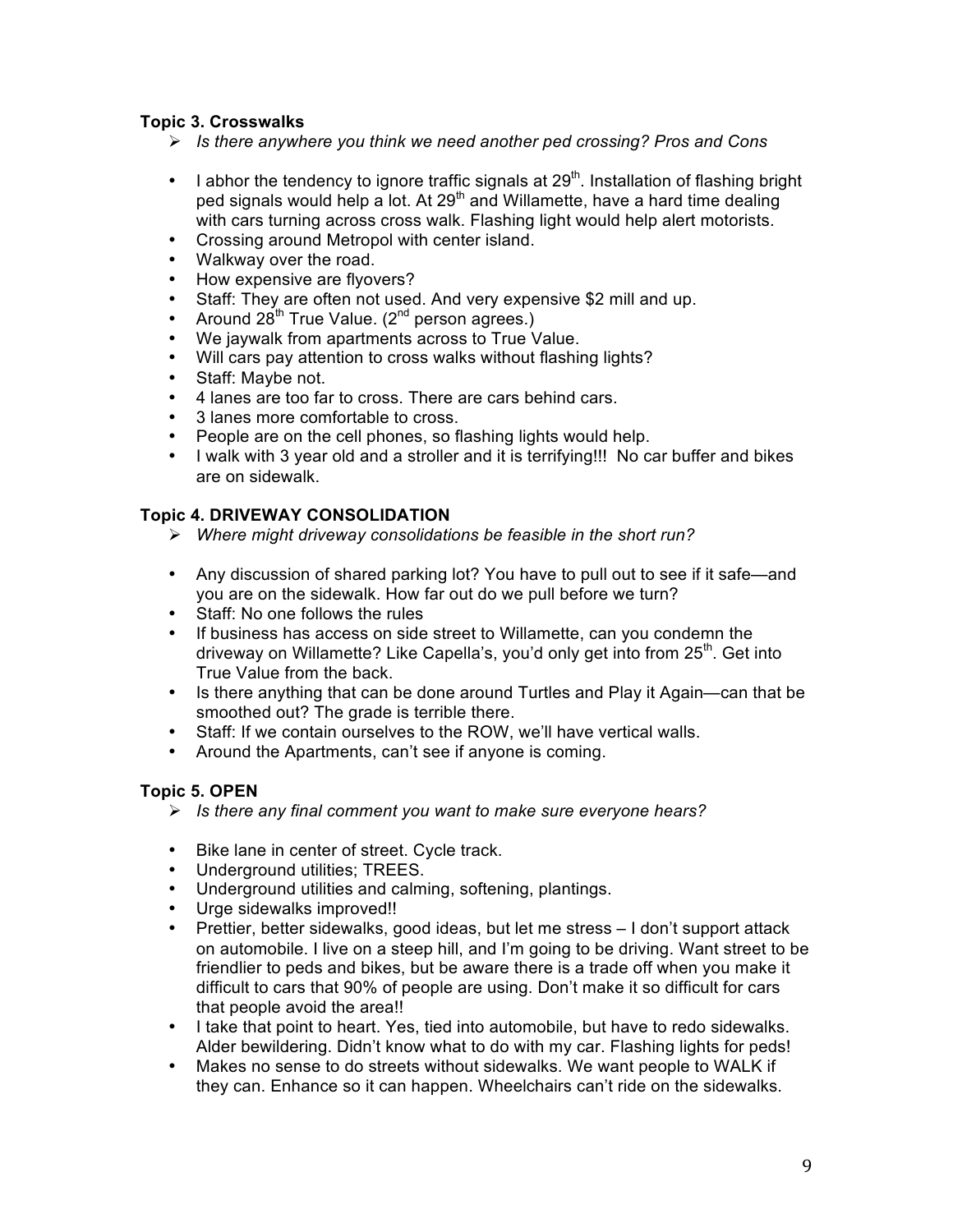- Potential of calming and more pro-business. Livelihoods depend on us thinking well about the businesses in the corridor. Would like to have little sanctuaries where people can stop and rest—little benches, etc. Enhance the friendly feelings and slowing traffic, as long as it doesn't hurt access to business.
- We have a dog. How about more animal friendly? Buffer would help.
- Anytime I can be separated from are exhaust--do it. But I understand constraints. Now it's an ugly pile of cement with wires hanging all over.
- Like ideas. Greenery, safer. Going to need a selling job to make sure it is lower stress and not lower function. We need this to work for the businesses! As a business owner you'd be really concerned, if you thought cars would be reduced and accesses cut down.
- Duel nature of street as destination and a throughway. I spend all of my weekends there. I don't want to get into a car. If I get into a car, I'm going to Jerry's, because it's cheaper. I go to True Value, because I can bike there. Growing number of neighbors with families that want to bike and walk. Pare down due to economics. Planters and green infrastructure that help the drainage situation would be important. We have plans that have given strong thumbs up to bike connectivity.
- Portland Street is parallel. Olive could go through for alternate routes on west and you have the bike path to the east.
- That's kind of steep as an alternate.

#### **Interview and Focus Group Participants**

Julie Barnas, GEARS board member Carlos Barrera, Friendly Area Neighbors Adrienne Black, Southtowne Shoppes Brenda Black, SoOBA Kate Bonét, Turtles Restaurant Larry Brabham, Southtowne Lanes, Down to Earth Patric Campbell, Woodfield Station Tim Campbell, commercial strip with Great Harvest Jim Clark, Down to Earth Distributors, Inc. Gary Cordova, south of corridor user Nancy Ellen Locke, Pedestrian Advocate and Friendly Area Neighbor Stan Hamilton, Olympic Villa Apartment Manager Dennis Hebert, Save Civic Stadium Angie Holland, Southtowne Business Association (SOBA) and McDonalds Richard Hughes, GEARS Jim & Sheila Johnson, Animal Health Associates David Kolb, Crest Drive Citizens Association Scott Landfield, Tsunami Books Kristina Lang, FAN Board Kathy Lavine, Holy Cow Restaurant Mark Lew, Capella Market Shane MacRhodes, 4J Safe Route to School Jean Marie Moore, Pedestrian Advocate Jay Medley, Organically Grown Gary Miller, The Quick Fix Coffee Co. Taylor Monte-Calvo, Oregon Community Credit Union Paul Moore, Arriving by Bike